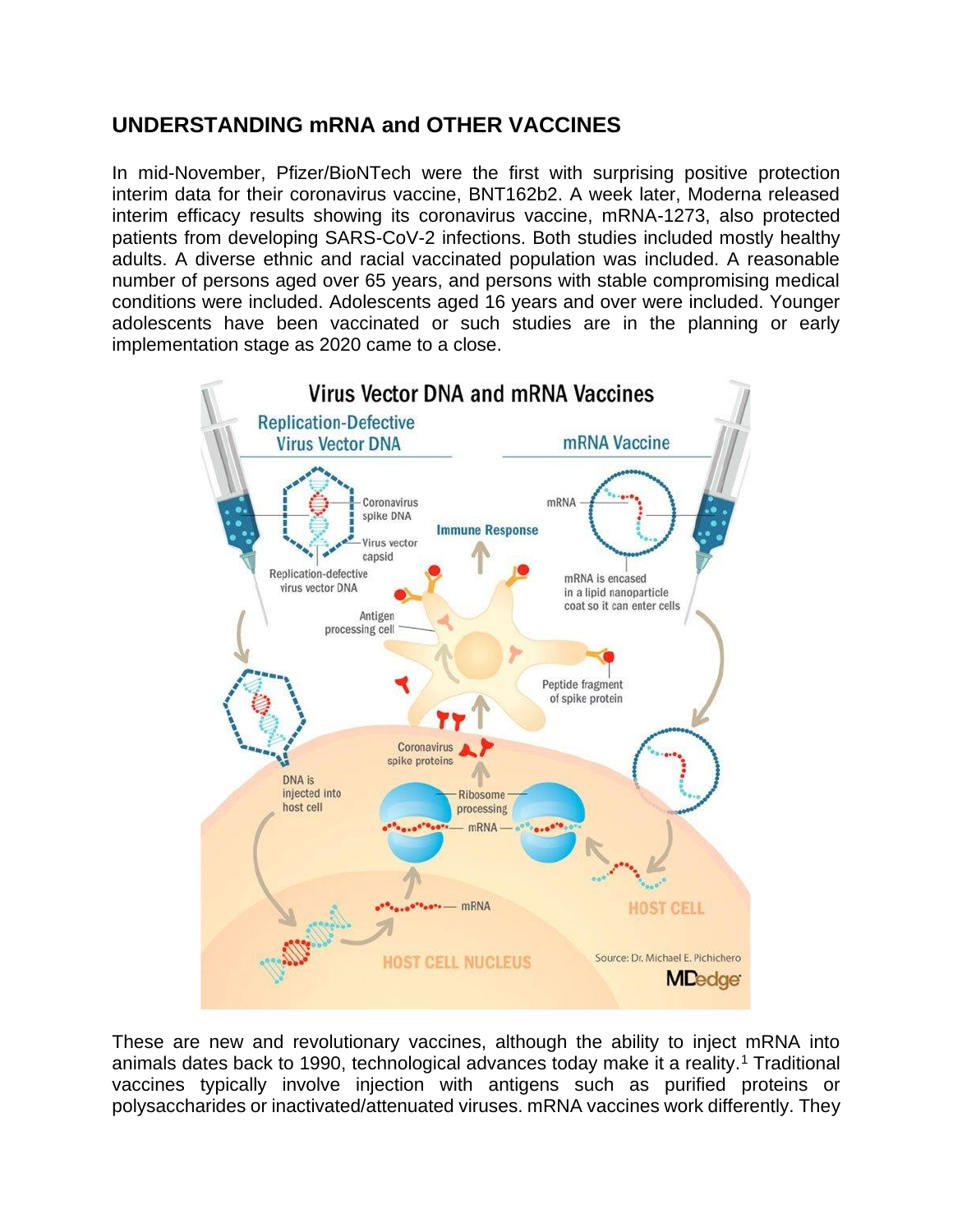do not contain antigens. Instead, they contain a blueprint for the antigen in the form of genetic material, mRNA. In the case of Pfizer's and Moderna's vaccines, the mRNA provides the genetic information to synthesize the spike protein that the SARS-CoV-2 virus uses to attach to and infect human cells. Each type of vaccine is packaged in proprietary lipid nanoparticles to protect the mRNA from rapid degradation, and the nanoparticles serve as an adjuvant to attract immune cells to the site of injection. (The properties of the respective lipid nanoparticle packaging may be the factor that impacts storage requirements discussed below.) When injected into muscle (myocyte), the lipid nanoparticles containing the mRNA inside are taken into muscle cells, where the cytoplasmic ribosomes detect and decode the mRNA resulting in the production of the spike protein antigen. It should be noted that the mRNA does not enter the nucleus, where the genetic information (DNA) of a cell is located, and can't be reproduced or integrated into the DNA. The antigen is exported to the myocyte cell surface where the immune system's antigen presenting cells detect the protein, ingest it, and take it to regional lymph nodes where interactions with T cells and B cells results in antibodies, T cell–mediated immunity, and generation of immune memory T cells and B cells. A particular subset of T cells – cytotoxic or killer T cells – destroy cells that have been infected by a pathogen. The SARS-CoV-2 mRNA vaccine from Pfizer was reported to induce powerful cytotoxic T-cell responses. Results for Moderna's vaccine had not been reported at the time this column was prepared, but anticipate the same positive results.

The revolutionary aspect of mRNA vaccines is the speed at which they can be designed and produced. This is why they lead the pack among the SARS-CoV-2 vaccine candidates and why the National Institute of Allergy and Infectious Diseases provided financial, technical, and/or clinical support. Indeed, once the amino acid sequence of a protein can be determined (a relatively easy task these days) it's straightforward to synthesize mRNA in the lab – and it can be done incredibly fast. It is reported that the mRNA code for the vaccine by Moderna was made in 2 days and production development was completed in about 2 months.<sup>2</sup>

A 2007 World Health Organization report noted that infectious diseases are emerging at "the historically unprecedented rate of one per year."<sup>3</sup> Severe acute respiratory syndrome (SARS), Zika, Ebola, and avian and swine flu are recent examples. For most vaccines against emerging diseases, the challenge is about speed: developing and manufacturing a vaccine and getting it to persons who need it as quickly as possible. The current seasonal flu vaccine takes about 6 months to develop; it takes years for most of the traditional vaccines. That's why once the infrastructure is in place, mRNA vaccines may prove to offer a big advantage as vaccines against emerging pathogens.

## **Efficacy**

Both vaccines were reported to produce about 95% efficacy in the final analysis. That was unexpectedly high because most vaccines for respiratory illness achieve efficacy of 60%-80%, e.g., flu vaccines. However, the efficacy rate may drop as time goes by because stimulation of short-term immunity would be in the earliest reported results.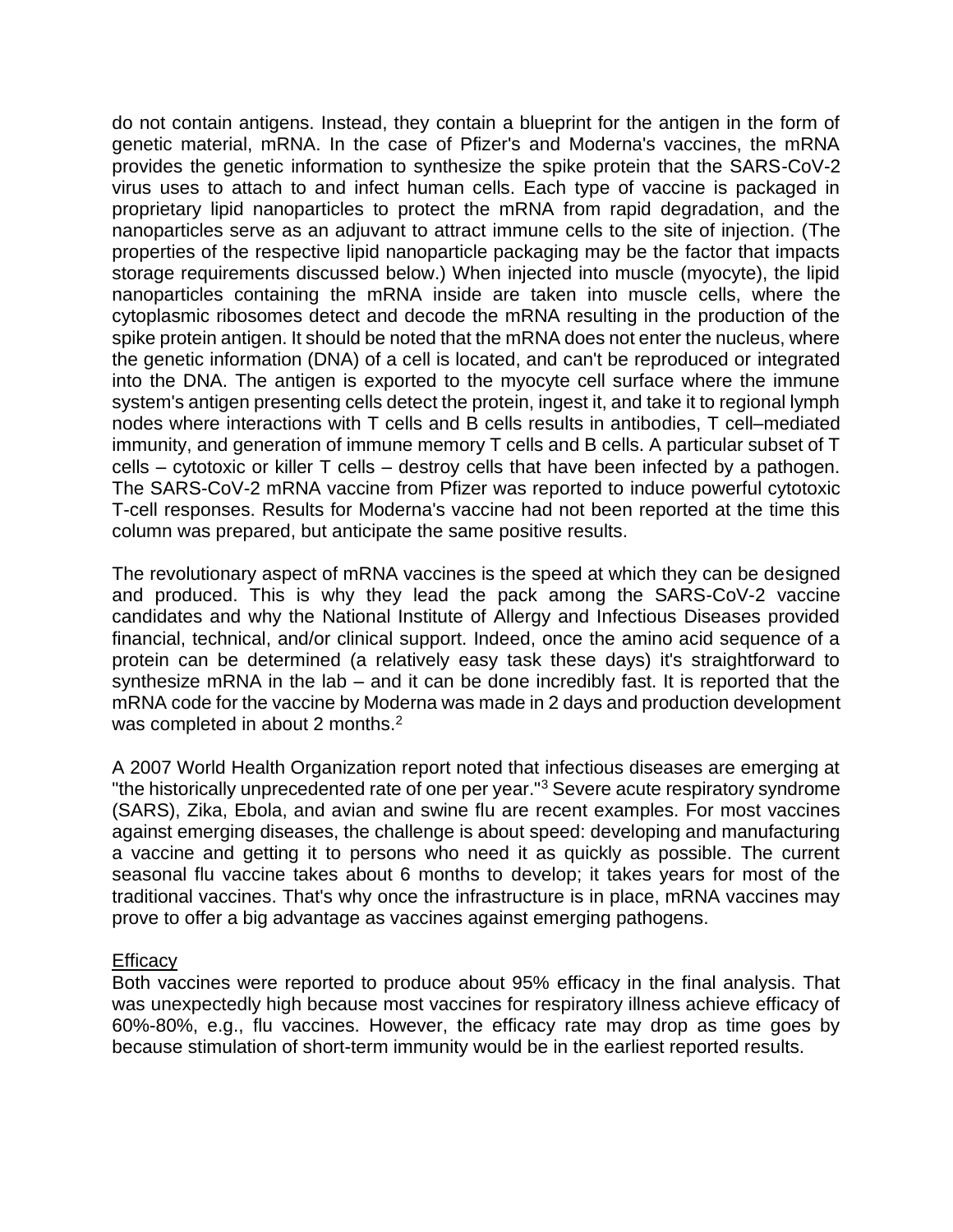Preventing SARS-CoV-2 cases is an important aspect of a coronavirus vaccine, but preventing severe illness is especially important considering that severe cases can result in prolonged intubation/artificial ventilation, prolonged disability and death. Pfizer/BioNTech had not released any data on the breakdown of severe cases as this column was finalized. In Moderna's clinical trial, a secondary endpoint analyzed severe cases of COVID-19 and included 30 severe cases (as defined in the study protocol) in this analysis. All 30 cases occurred in the placebo group and none in the mRNA-1273– vaccinated group. In the Pfizer/BioNTech trial there were too few cases of severe illness to calculate efficacy.

Duration of immunity and need to revaccinate after initial primary vaccination are unknowns. Study of induction of B- and T-cell memory and levels of long-term protection have not been reported thus far.

## Safety of the mRNA Vaccine

These will be the first-ever mRNA vaccines brought to market for humans. In order to receive Food and Drug Administration approval, the companies had to prove there were no immediate or short-term negative adverse effects from the vaccines. The companies reported that their independent data-monitoring committees hadn't "reported any serious safety concerns." However, fairly significant local reactions at the site of injection, fever, malaise, and fatigue occur with modest frequency following vaccinations with these products, reportedly in 10%-15% of vaccinees. Overall, the immediate reaction profile appears to be more severe than what occurs following seasonal influenza vaccination. When mass inoculations with these completely new and revolutionary vaccines begins, we will know virtually nothing about their long-term side effects. The possibility of systemic inflammatory responses that could lead to autoimmune conditions, persistence of the induced immunogen expression, development of autoreactive antibodies, and toxic effects of delivery components have been raised as theoretical concerns.4-6 None of these theoretical risks have been observed to date and postmarketing phase 4 safety monitoring studies are in place from the Centers for Disease Control and Prevention and the companies that produce the vaccines. This is a risk public health authorities are willing to take because the risk to benefit calculation strongly favors taking theoretical risks, compared with clear benefits in preventing severe illnesses and death.

## Availability

Pfizer/BioNTech expects to be able to produce up to 50 million vaccine doses in 2020 and up to 1.3 billion doses in 2021. Moderna expects to produce 20 million doses by the end of 2020, and 500 million to 1 billion doses in 2021. Storage requirements are inherent to the composition of the vaccines with their differing lipid nanoparticle delivery systems. Pfizer/BioNTech's BNT162b2 has to be stored and transported at –80° C, which requires specialized freezers, which most doctors' offices and pharmacies are unlikely to have on site, or dry ice containers. Once the vaccine is thawed, it can only remain in the refrigerator for 24 hours. Moderna's mRNA-1273 will be much easier to distribute. The vaccine is stable in a standard freezer at –20° C for up to 6 months, in a refrigerator for up to 30 days within that 6-month shelf life, and at room temperature for up to 12 hours. Timelines and Testing of Other Vaccines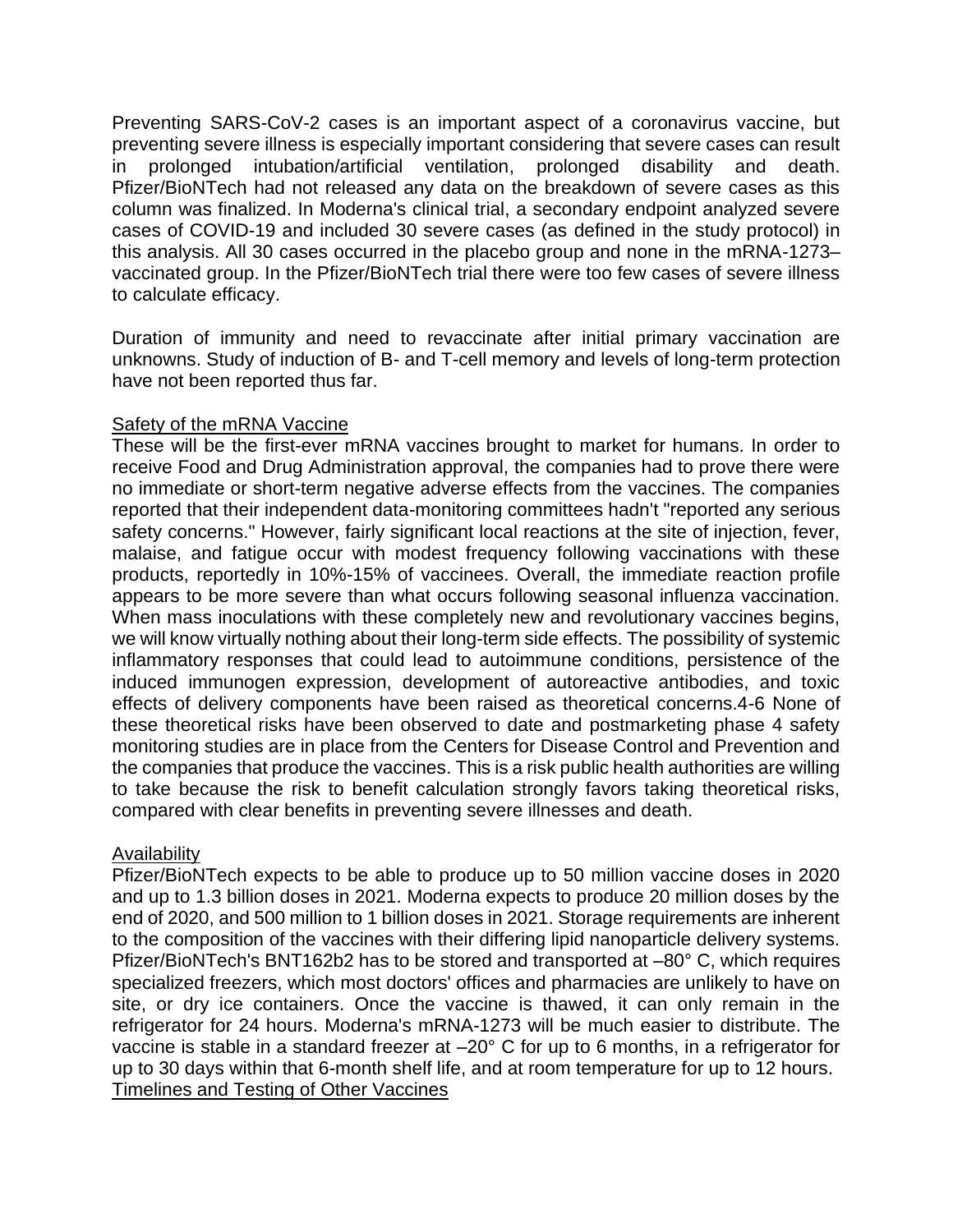Strong efficacy data from the two leading SARS-CoV-2 vaccines and emergency-use authorization Food and Drug Administration approval suggest the window for testing additional vaccine candidates in the United States could soon start to close. Of the more than 200 vaccines in development for SARS-CoV-2, at least 7 have a chance of gathering pivotal data before the front-runners become broadly available.

Testing diverse vaccine candidates, based on different technologies, is important for ensuring sufficient supply and could lead to products with tolerability and safety profiles that make them better suited, or more attractive, to subsets of the population. Different vaccine antigens and technologies also may yield different durations of protection, a question that will not be answered until long after the first products are on the market.

- AstraZeneca enrolled about 23,000 subjects into its two phase 3 trials of AZD1222 (ChAdOx1 nCoV-19): a 40,000-subject U.S. trial and a 10,000-subject study in Brazil. AstraZeneca's AZD1222, developed with the University of Oxford (England), uses a replication defective simian adenovirus vector called ChAdOx1.AZD1222 which encodes the SARS-CoV-2 spike protein. After injection, the viral vector delivers recombinant DNA that is decoded to mRNA, followed by mRNA decoding to become a protein. A serendipitous manufacturing error for the first 3,000 doses resulted in a half dose for those subjects before the error was discovered. Full doses were given to those subjects on second injections and those subjects showed 90% efficacy. Subjects who received 2 full doses showed 62% efficacy. A vaccine cannot be licensed based on 3,000 subjects so AstraZeneca has started a new phase 3 trial involving many more subjects to receive the combination lower dose followed by the full dose.
- Johnson and Johnson (J&J) started its phase 3 trial evaluating a single dose of JNJ-78436735 in September. Phase 3 data may be reported by the end of2020. In November, J&J announced it was starting a second phase 3 trial to test two doses of the candidate. J&J's JNJ-78436735 encodes the SARS-CoV-2 spike protein in an adenovirus serotype 26 (Ad26) vector, which is one of the two adenovirus vectors used in Sputnik V, the Russian vaccine reported to have 90% efficacy at an early interim analysis.
- Sanofi and Novavax are both developing protein-based vaccines, a proven modality. Sanofi, in partnership with GlaxoSmithKline started a phase 1/2 clinical trial in the Fall 2020 with plans to commence a phase 3 trial in late December. Sanofi developed the protein ingredients and GlaxoSmithKline added one of their novel adjuvants. Novavax expects data from a U.K. phase 3 trial of NVX-CoV2373 in early 2021 and began a U.S. phase 3 study in late November. NVX-CoV2373 was created using Novavax' recombinant nanoparticle technology to generate antigen derived from the coronavirus spike protein and contains Novavax's patented saponin-based Matrix-M adjuvant.
- Inovio Pharmaceuticals was gearing up to start a U.S. phase 2/3 trial of DNA vaccine INO-4800 by the end of 2020.
- After Moderna and Pfizer-BioNTech, CureVac has the next most advanced mRNA vaccine. It was planned that a phase 2b/3 trial of CVnCoV would be conducted in